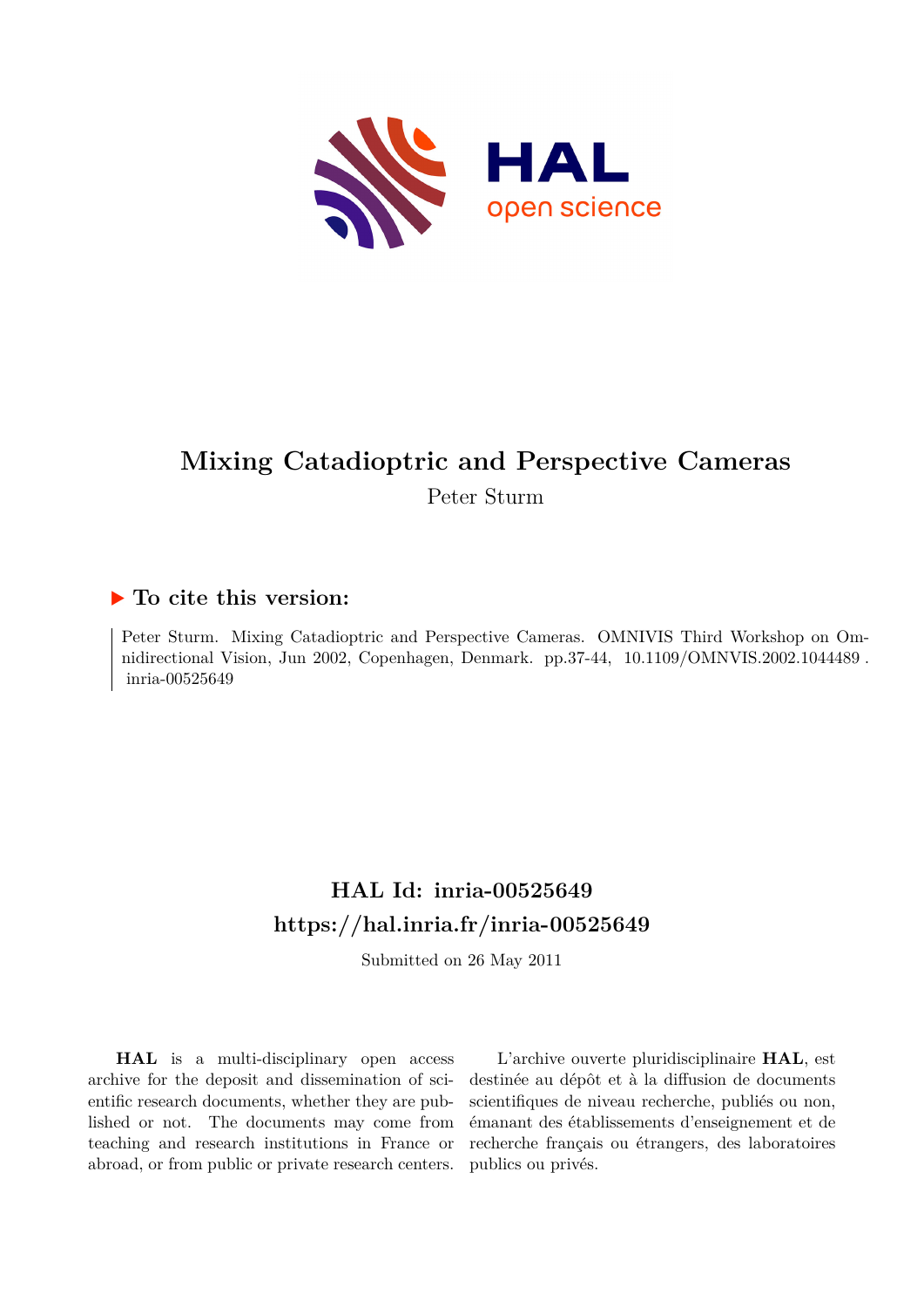# **Mixing Catadioptric and Perspective Cameras**

Peter Sturm INRIA Rhône-Alpes 655 Avenue de l'Europe, 38330 Montbonnot, France Peter.Sturm@inrialpes.fr  $\odot$  http://www.inrialpes.fr/movi/people/Sturm

#### **Abstract**

*We analyze relations that exist between multiple views of a static scene, where the views can be taken by any mixture of para-catadioptric, perspective or affine cameras. Concretely, we introduce the notion of fundamental matrix, trifocal and quadrifocal tensors for the different possible combinations of these camera types. We also introduce the notion of plane homography for mixed image pairs. Generally speaking, these novel multi-view relations may form the basis for the typical geometric computations like motion estimation, 3D reconstruction or (self-) calibration. A few novel algorithms illustrating some of these aspects, are described, especially concerning what we call* calibration transfer*, using fundamental matrices, and self-calibration from plane homographies.*

#### **1. Introduction**

This work has been motivated by the increasing interest of vision researchers and practitioners in the theory and use of omnidirectional cameras [12, 13, 3]. Our main goal is to contribute to a unified theory encompassing omnidirectional and traditional (perspective) cameras. We are especially interested in the study of geometrical and algebraic multi-view relations and their use in various geometrical computations like 3D reconstruction, self-calibration or motion estimation.

During the last decade and until today, multi-view relations between perspective views have been extensively studied [9, 5]. Among the most important concepts, one might cite the multi-linear matching constraints (fundamental matrix and trifocal tensors) that enable robust matching of images and are useful in motion estimation; self-calibration and the notion of uncalibrated 3D vision; multi-view reconstruction using factorization etc. We would like to derive analogous concepts for omnidirectional cameras. Some of these concepts are already known, e.g. the fundamental and essential matrices for para-catadioptric cameras [7, 17], epipolar geometry for general central catadioptric cameras [17], calibration [2, 6] and self-calibation [7, 10] of paracatadioptric cameras.

In this paper, we generalize some previous results and introduce several new concepts. Very important, in our opinion, is to study multi-view relations that hold between omnidirectional and perspective cameras, and their applications. An important potential application of omnidirectional cameras, especially in video-surveillance, is to locate a visual event, and to "guide" a perspective camera that might fixate and zoom in on the event, to take close-ups. A perspective camera with a large zoom is usually better modeled as an affine camera (typically, an orthographic one). So, we study the multi-view relations that hold between any combination of omnidirectional, perspective and affine cameras. Concretely, we will introduce the different types of fundamental matrices, and show the existence of trifocal and quadrifocal tensors, as well as plane homographies between pairs of views. We then briefly discuss their use for (self-) calibration, by giving novel algorithms for calibration transfer and self-calibration from planes.

Concerning the types of omnidirectional camera, our eventual goal is to treat the various types of *central catadioptric cameras* [1]. In this paper, we nearly exclusively consider *para-catadioptric* cameras, e.g. systems consisting of a parabolic mirror and an affine camera. Currently, we are not able to generalize several of our results to the other types of central catadioptric cameras(especially, those based on hyperbolic mirrors), the problem being that the multi-view relations are not multi-linear in general.

**Organization.** In §2, linear backprojection equations are explained, that allow to derive multi-linear matching constraints in §3. Self-calibration and calibration transfer using fundamental matrices and plane homographies for mixed types of cameras, is shown in §4. Experimental results illustrating these concepts are given in these sections. §5 concludes and describes perspectives.

**Notations.** We denote matrices in sans serif (e.g. R), vectors in bold (e.g. t), zero vectors as 0. The symbol  $\sim$ means equality of vectors or matrices up to scale, accounting for homogeneous coordinates. The  $3 \times 3$  identity matrix is denoted as I. The skew-symmetric matrix associated with the cross-product is represented by  $[v]_{\times}$ :  $[v]_{\times}$  w = v  $\times$  w.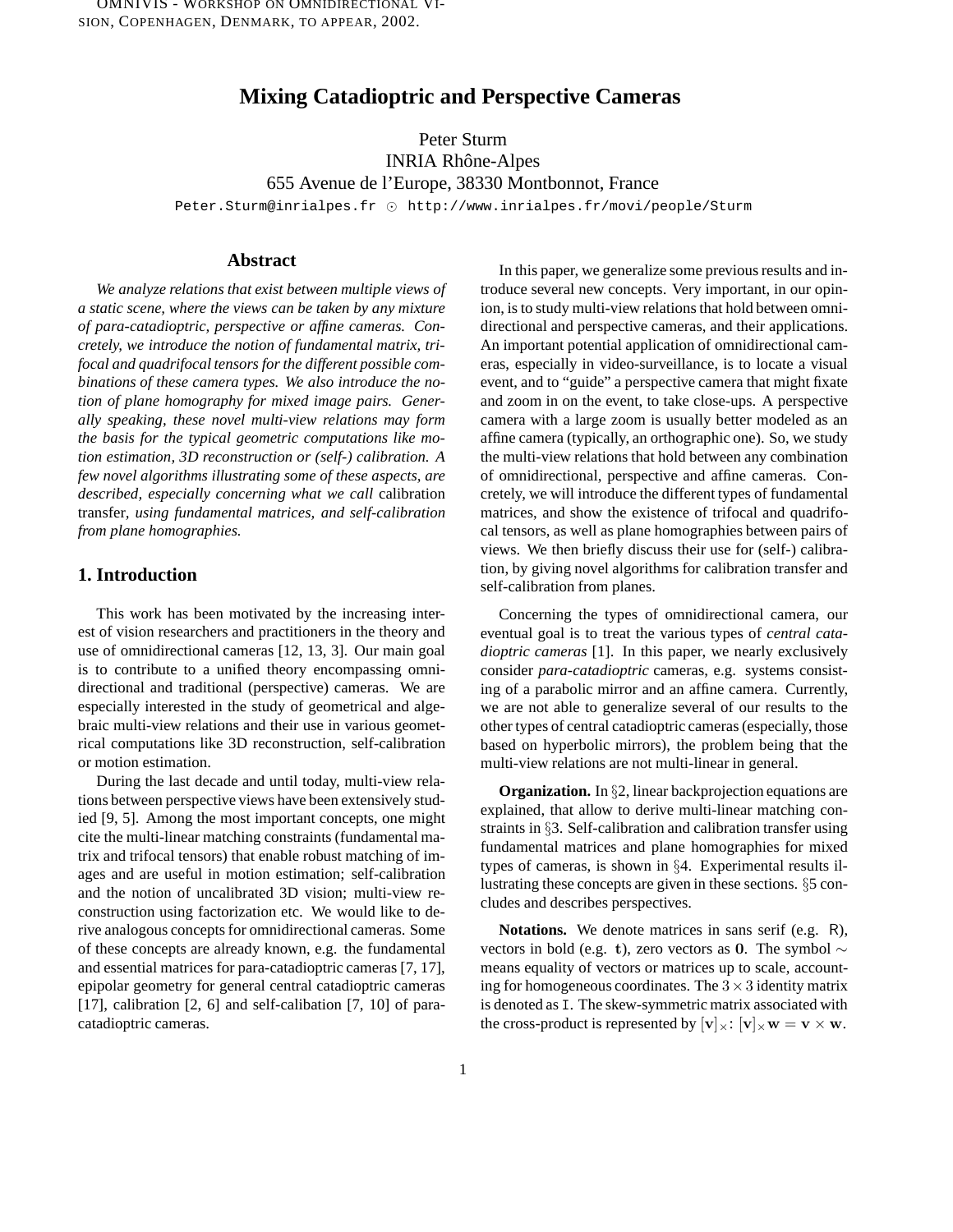

**Figure 1. Camera models used in this paper. (a) Perspective projection: the optical center** F **is at position** t<sup>p</sup> **(see text). (b) Affine projection: the (back-) projection rays are all parallel, and their direction is** ra,<sup>3</sup>**. (c) Para-catadioptric projection: the effective single viewpoint** F **is at position** tc**.** The effective intrinsic parameters  $r, x_0$  and  $y_0$  are measured in pixels.

#### **2. Camera Models**

In this section, we explain the models we use for the camera types considered (see also figure 1). Since we are interested in deriving *multi-linear* constraints among views, we are keen to find linear projection equations. For perspective and affine cameras, 3 × 4 projection matrices *linearly* map homogeneous 3D point coordinates to homogeneous image point coordinates. As for catadioptric cameras, such linear projection equations do not seem to exist. What we will use instead are *backprojection matrices*, that map image point coordinates to the *direction* of the (back-) projection ray between the original 3D point and the (effective) optical center. It is possible to derive such mappings, that are linear, although not in standard image point coordinates, but in "lifted" ones, which shall be explained below. The backprojection equations derived in this section, will be used in section 3 to derive multi-view matching constraints.

#### **2.1. Perspective Cameras**

Let the projection matrix of a perspective camera be  $P_p \sim K_p \overline{R}_p (I - t_p)$ , where  $K_p$  is a calibration matrix (upper triangular  $3 \times 3$ ),  $R_p$  a  $3 \times 3$  rotation matrix and  $t_p$ the 3-vector of the optical center's coordinates.

All (finite) 3D points projecting onto a given image point  $\mathbf{q}_p$  can be parameterized by a scale factor  $\lambda_p$  via:

$$
\mathbf{Q} = \mathbf{t}_p + \lambda_p \mathbf{D}_p \quad , \tag{1}
$$

where the direction  $D_p$  of the projection ray is given by:

$$
\mathbf{D}_p = \left(\mathsf{K}_p \mathsf{R}_p\right)^{-1} \mathbf{q}_p = \mathsf{R}_p^\mathsf{T} \mathsf{K}_p^{-1} \mathbf{q}_p \tag{2}
$$

,

#### **2.2. Affine Cameras**

Let the projection matrix of an affine camera be:

$$
\mathsf{P}_a = \begin{pmatrix} \mathsf{K}_a \bar{\mathsf{R}}_a & \mathbf{t}_a \\ \mathbf{0}^\mathsf{T} & d_a \end{pmatrix}
$$

with a 2  $\times$  2 calibration matrix  $K_a$ , a 2-vector  $t_a$  and a 2  $\times$  3 "amputated" rotation matrix  $\bar{R}_a$ :

$$
\bar{\mathsf{R}}_a = \begin{pmatrix} \mathbf{r}_{a,1}^\mathsf{T} \\ \mathbf{r}_{a,2}^\mathsf{T} \end{pmatrix} \enspace .
$$

The missing third row gives the direction of the projection rays (they are all parallel). It is obtained (up to sign) as the cross-product of the other two rows:  $\mathbf{r}_{a,3} = \mathbf{r}_{a,1} \wedge \mathbf{r}_{a,2}$ .

All (finite) 3D points projecting onto an image point  $q_a$ (3-vector of homogeneous coordinates) can be parameterized by a scale factor  $\lambda'_a$  as follows:

$$
\mathbf{Q} = \frac{1}{q_{a,3}} \mathsf{R}_{a}^{\mathsf{T}} \mathsf{K}_{a}^{-1} \begin{pmatrix} d_{a} & 0 & -t_{a,1} \\ 0 & d_{a} & -t_{a,2} \end{pmatrix} \mathbf{q}_{a} + \lambda_{a}' \mathbf{r}_{a,3} .
$$

We will later use the following equation, obtained by multiplying the previous one by  $q_{a,3}$ :

$$
q_{a,3}\mathbf{Q} = \mathsf{R}_{a}^{\mathsf{T}}\mathsf{K}_{a}^{-1}\begin{pmatrix} d_{a} & 0 & -t_{a,1} \\ 0 & d_{a} & -t_{a,2} \end{pmatrix}\mathbf{q}_{a} + \lambda_{a}\mathbf{r}_{a,3} \quad (3)
$$

with  $\lambda_a = q_{a,3} \lambda'_a$  as free scale factor.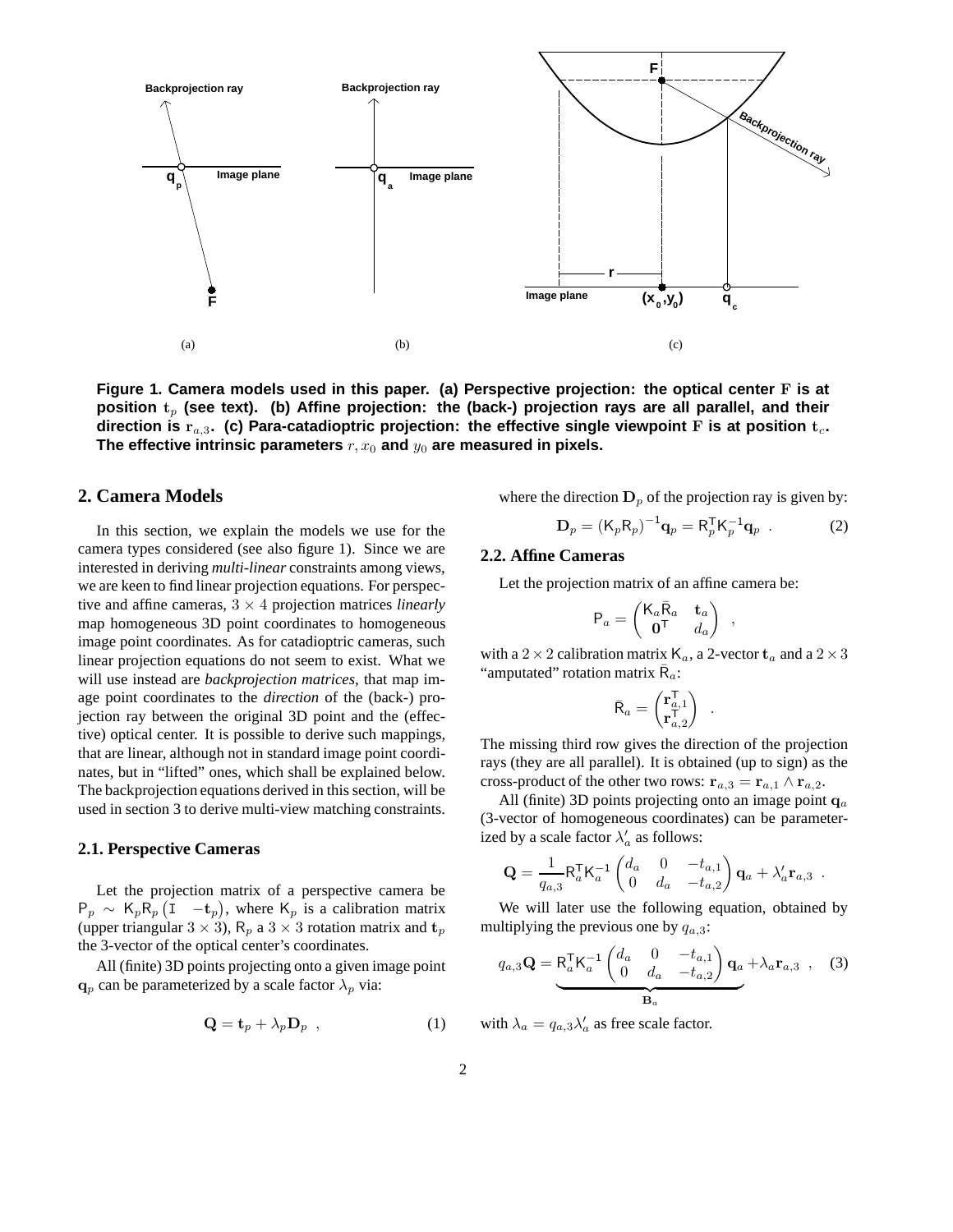#### **2.3. Para-Catadioptric Cameras**

In this paper, we consider catadioptric systems consisting of a parabolic mirror and an affine camera. Concretely, the mirror is radially symmetric, and its surface may be represented by the quadric with the following matrix, for some scalar *m* defining the mirror's "curvature":

$$
\Omega \sim \begin{pmatrix} 4m^2 & 0 & 0 & 0 \\ 0 & 4m^2 & 0 & 0 \\ 0 & 0 & 0 & -2m \\ 0 & 0 & -2m & -1 \end{pmatrix}.
$$

Its two real focal points are the origin and the point at infinity of the  $Z$ -axis. Let the origin be the effective single viewpoint of the para-catadioptric system – we will sometimes also call it the *first focus*, whereas the point at infinity will be the *second focus*. Let  $P_c$  be the projection matrix of an affine camera, whose optical center is the second focus:

$$
\mathsf{P}_c = \begin{pmatrix} \mathsf{K}_c & \mathbf{0} & \mathbf{t}_c \\ 0 & 0 & 0 & d_c \end{pmatrix} ,
$$

with a  $2\times 2$  calibration matrix  $K_c$  and a 2-vector  $t_c$ . The calibration matrix allows to represent all types of affine camera: para-perspective, weak perspective or orthographic. For easier reading, we present in the following only formulas for orthographic projection, but note that all derivations have also been done for the general affine camera. For the orthographic camera, we have:

$$
\mathsf{P}_c = \begin{pmatrix} k & 0 & 0 & t_{c,1} \\ 0 & k & 0 & t_{c,2} \\ 0 & 0 & 0 & d_c \end{pmatrix} .
$$

Let  $q_c$  be the 3-vector of homogeneous coordinates of a point in the orthographic image. The direction  $\mathbf{D}'_c$  of the effective (back-) projection ray (the line linking the effective viewpoint and the original 3D point Q), can be computed as follows (we omit the subscripts  $c$  for clarity):

$$
\mathbf{D}' = \begin{pmatrix} 4mkq_3 (q_1d - q_3t_1) \\ 4mkq_3 (q_2d - q_3t_2) \\ 4m^2 \left( (q_1d - q_3t_1)^2 + (q_2d - q_3t_2)^2 \right) - k^2q_3^2 \end{pmatrix} .
$$

This is not linear in the image coordinates, however, by "lifting" them from the 3-vector  $q_c$  to the 4-vector<sup>1</sup>

$$
\hat{\mathbf{q}}_c = \begin{pmatrix} q_{c,1}^2 + q_{c,2}^2 \\ q_{c,1}q_{c,3} \\ q_{c,2}q_{c,3} \\ q_{c,3}^2 \end{pmatrix} , \qquad (4)
$$

we obtain the following *linear* backprojection equation:

$$
\mathbf{D}_{c}'=\mathsf{B}_{c}\hat{\mathbf{q}}_{c} ,
$$

where (we again omit the subscripts  $c$ ):

$$
\mathsf{B} = \begin{pmatrix} 0 & 4mkd & 0 & -4mkt_1 \\ 0 & 0 & 4mkd & -4mkt_2 \\ 4m^2d^2 & -8m^2dt_1 & -8m^2dt_2 & 4m^2\left(t_1^2+t_2^2\right)-k^2 \end{pmatrix} \enspace .
$$

The parameters  $m, k, d, t_1$  and  $t_2$  are not independent, and we replace them by three *effective intrinsic parameters*:  $r = \frac{k}{2md}$ ,  $x_0 = \frac{t_1}{d}$  and  $y_0 = \frac{t_2}{d}$  (cf. figure 1 (c)). With these, the backprojection matrix takes the form:

$$
\mathsf{B}_{c} \sim \begin{pmatrix} 0 & 2r & 0 & -2rx_{0} \\ 0 & 0 & 2r & -2ry_{0} \\ 1 & -2x_{0} & -2y_{0} & x_{0}^{2} + y_{0}^{2} - r^{2} \end{pmatrix} . \tag{5}
$$

All (finite) 3D points projecting onto a given image point  $\mathbf{q}_c$  can now be parameterized by a scale factor  $\lambda_c$  via:

$$
\mathbf{Q} = \mathbf{t}_c + \lambda_c \underbrace{\mathbf{R}_c^{\mathsf{T}} \mathbf{B}_c \hat{\mathbf{q}}_c}_{\mathbf{D}_c} ,
$$
 (6)

where  $R_c$  and  $t_c$  represent the extrinsic parameters of the para-catadioptric system.

## **3. Multi-Linear Multifocal Matching Constraints**

We use the backprojection equations laid out in the previous section for perspective, affine and para-catadioptric cameras, to obtain multifocal matching constraints. We proceed similarly to what has been done in the pure perspective case to derive multi-linear matching constraints [4, 19]. In the first paragraph, we describe the general scheme, and in the following ones, we concentrate on special cases.

#### **3.1. General Scheme**

Consider projections of a 3D point Q (non-homogeneous coordinates) in a set of views. Consider the general case of  $u$  perspective,  $v$  affine and  $w$  para-catadioptric views, with image points  $\mathbf{q}_p^1, \dots, \mathbf{q}_p^u$  in the perspective views, and analogously for the other camera types. In the following, superscripts are associated to different images. The backprojection equations (1), (3) and (6) may be grouped in a single equation system as shown in equation (7) on top of the following page. The vectors  $\mathbf{D}_p^i, \mathbf{B}_a^j$  and  $\mathbf{D}_c^k$  respectively depend linearly on the (lifted) image points, and are defined in equations (2), (3) and (6) respectively.

The matrix M of this equation system, in the following also called *joint matrix*, has  $3(u + v + w)$  rows and  $(u + v + w + 4)$  columns. Relations among the different projections of Q arise due to the fact that this matrix has a non-trivial null-vector (the vector containing the  $\lambda$ 's and the coordinates of the 3D point Q). Hence, M can not be of full column rank, i.e. its rank must be lower than  $(u+v+w+4)$ . This is equivalent to the statement that the determinants of all minors of size  $(u+v+w+4)$  vanish. It is these determinants that give the multi-linear relations between matching image points in different views.

<sup>&</sup>lt;sup>1</sup>This is similar to the lifted coordinates in [7], although here they are obtained in a purely algebraic manner.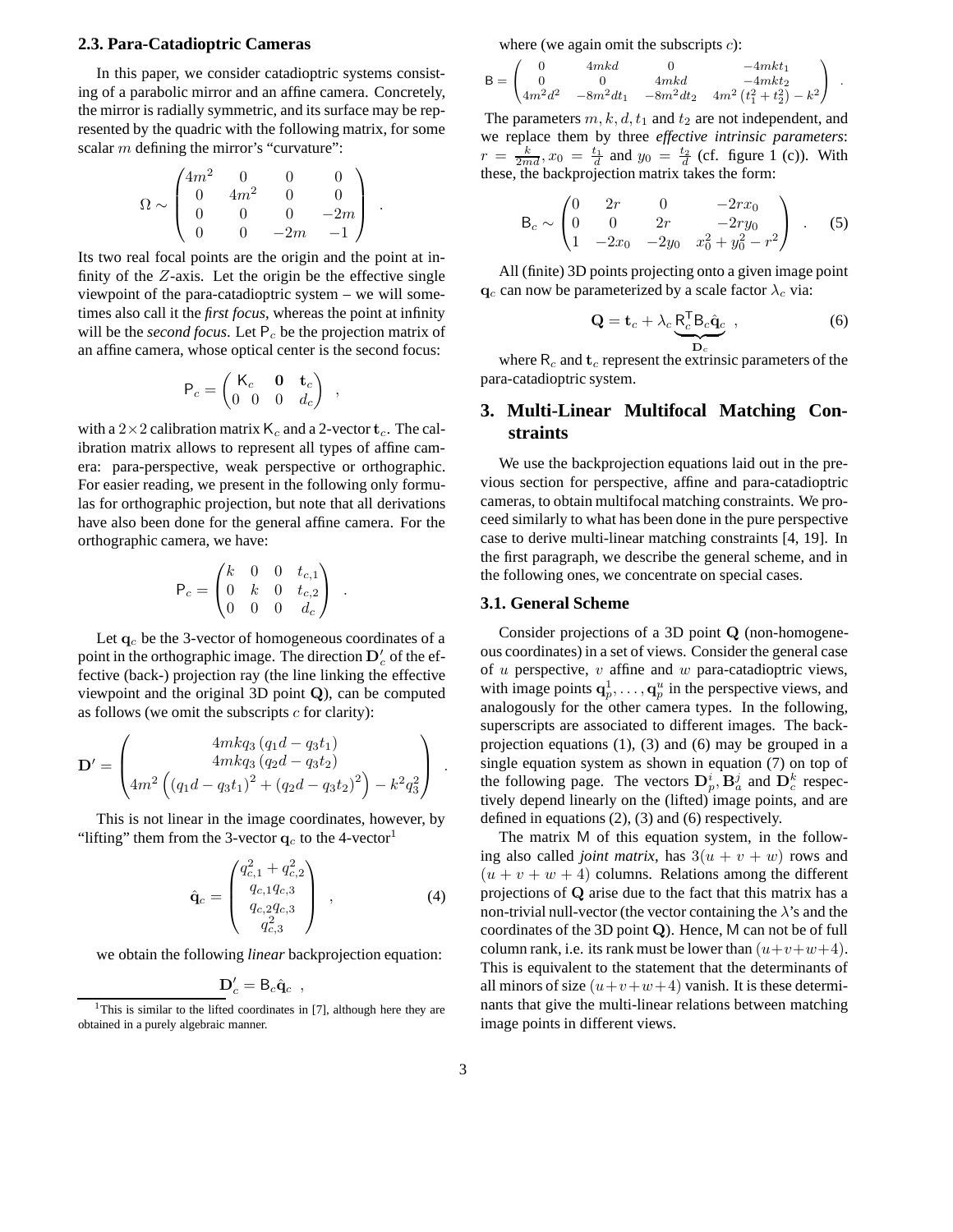

In the following, we make these relations explicit. We do this especially for the various two-view cases, which gives rise to different types of fundamental matrix. We then show that, like in the purely perspective case, trifocal and quadrifocal tensors exist, but no higher-order matching tensors.

#### **3.2. Bifocal Constraints – Fundamental Matrices**

With two views, of any mixture of camera types, the joint matrix M is of size  $6 \times 6$ . Consider for example the joint matrix for a perspective and a para-catadioptric view, shown here in detail:

$$
\left[\begin{array}{cccc|c} \mathbf{t}_p & R_p^{\mathsf{T}} K_p^{-1} \mathbf{q}_p & 0 & 1 & 0 & 0 \\ \mathbf{t}_p & R_p^{\mathsf{T}} K_p^{-1} \mathbf{q}_p & 0 & 0 & 1 & 0 \\ 0 & 0 & 0 & 0 & 1 & 0 \\ \hline \mathbf{t}_c & 0 & R_c^{\mathsf{T}} B_c \hat{\mathbf{q}}_c & 0 & 1 & 0 \\ 0 & 0 & 0 & 1 & 0 & -Q_2 \\ \hline \end{array}\right] \left[\begin{array}{c} 1 \\ \lambda_p \\ \lambda_c \\ -Q_1 \\ -Q_2 \\ -Q_3 \end{array}\right] = \mathbf{0} \ .
$$

This equation means that the  $6 \times 6$  matrix M has a nontrivial null-vector, and hence must be of rank lower than 6. This in turn implies that all minors (submatrices) of size 6 are singular. The only minor of size 6 of M is the matrix itself. Hence, we obtain the bifocal matching constraint (the epipolar constraint) by developing its determinant. By doing so, one obtains an equation that is bilinear in the elements of  $\mathbf{q}_p$  and  $\hat{\mathbf{q}}_c$ . This equation may thus be written in the following form:

$$
\mathbf{q}_p^{\mathsf{T}} \ \mathsf{F}_{pc} \ \hat{\mathbf{q}}_c = 0 \ ,
$$

where the matrix  $F_{pc}$  is of size  $3 \times 4$  and its coefficients depend entirely on the entities defining the projections, i.e. the extrinsic parameters  $R_p, t_p, R_c, t_c$  and the intrinsic parameters  $K_p$  and  $B_c$ .

One may recognize without difficulty in  $F_{pc}$  a fundamental matrix, which however relates here two views acquired

with *different* camera types, and which does not have the usual dimensions, i.e. it is not even square as the fundamental matrix between two perspective views or between two para-catadioptric views [7].

This example concerned a perspective view, combined with a para-catadioptric one. The same findings hold for any mixture of the camera types considered in this paper:

- for two perspective views, the "traditional" fundamental matrix [11] is obtained. Any  $3 \times 3$  matrix of rank 2 is a valid fundamental matrix.
- two affine views give a  $3 \times 3$  affine fundamental matrix [14]. Affine fundamental matrices have a special form (upper left  $2 \times 2$  submatrix is a null matrix).
- for two para-catadioptric views, a  $4 \times 4$  fundamental matrix of rank 2 is obtained [7].
- mixtures of camera types lead to fundamental matrices of size  $3 \times 3$  (perspective-affine) or  $3 \times 4$  (perspectivecatadioptric or affine-catadioptric). They can all be shown to be of rank 2.

A short comment is at order concerning affine cameras. In equation (7), image coordinates of affine views appear both in the first column (via the vectors  $\mathbf{B}_a^j$ ) and in the last three columns (the identity matrices are multiplied by coordinates  $q_{a,3}^j$ ). Thus, it is not obvious that a development of M's minors will lead to equations that are linear in the coordinates of each affine image point. Happily, it turns out that the equations can be factored such as to lead indeed to (multi-) linear equations.

In the following, we examine some properties of fundamental matrices of mixtures of a para-catadioptric with a perspective or an affine view.

### **3.3. Fundamental Matrices and Plane Homographies for Mixed View Pairs**

These fundamental matrices are of size  $3 \times 4$  (or  $4 \times 3$ , if we consider the transpose, which gives the "other direc-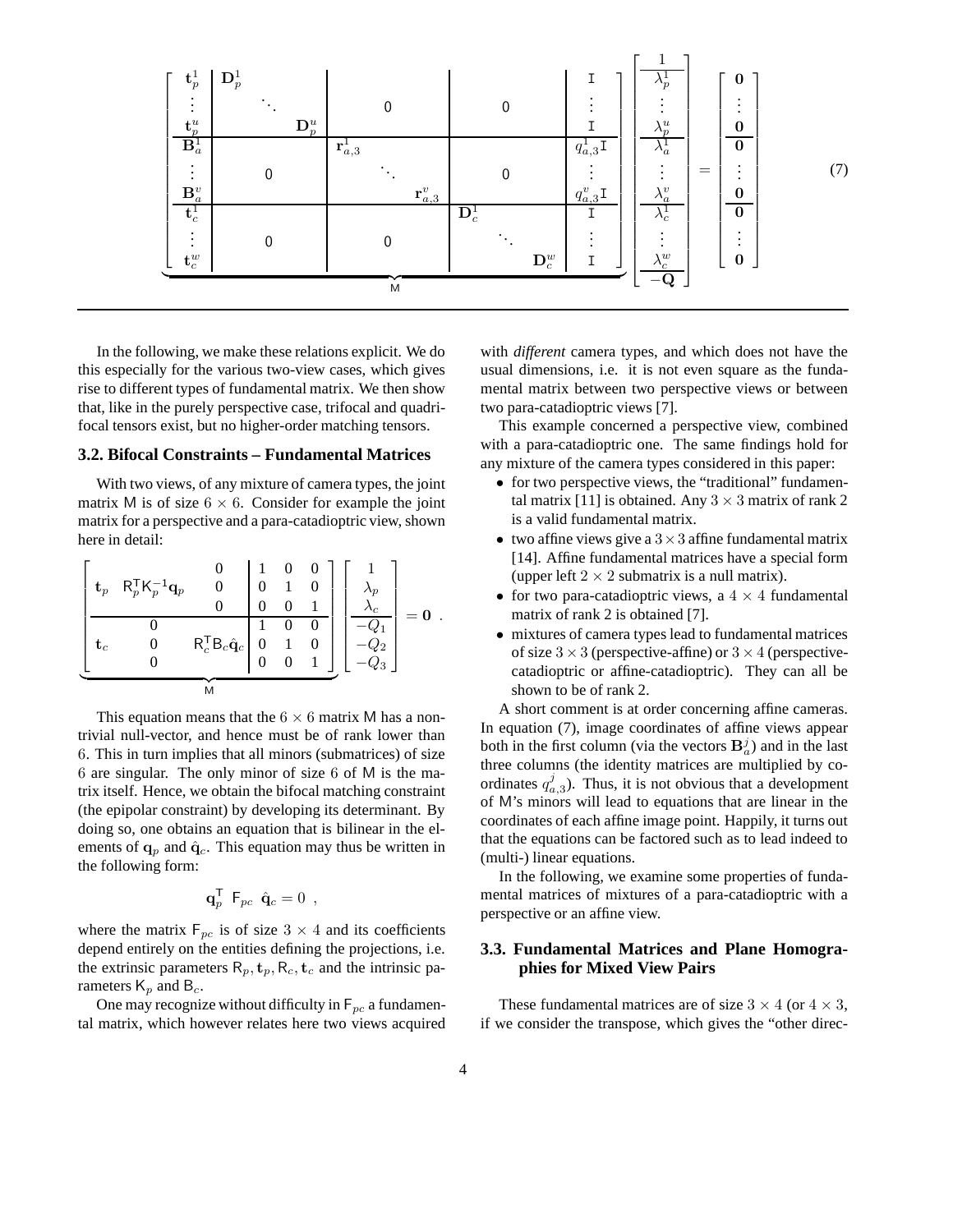

**Figure 2. Estimated epipolar geometry for the stereo pair shown in figure 3. Points used to estimate** F are shown by white crosses. For all 20 points, the epipolar circles in the catadioptric view and the **epipolar lines in the perspective view, are shown. The two intersection points of the epipolar** *circles* **are the two epipoles of the catadioptric view mentioned in the text, whereas the single intersection point of the epipolar** *lines* **is the single epipole of the perspective view.**

tion" of the epipolar constraint) and are of rank 2. The one-dimensional left null-space represents the epipole of the perspective (or affine) view, i.e. the image of the catadioptric view's effective viewpoint. The right null-space is two-dimensional. However, the fundamental matrix is only "valid" for 4-vectors of lifted coordinates, as defined in (4). There are exactly two right null-vectors of F (up to scale) that correspond to lifted coordinates. These are the two epipoles of the catadioptric view, i.e. the two projections of the perspective or affine camera's optical center (cf. [7]).

Products  $F\hat{q}_c$  are 3-vectors, representing the usual epipolar lines in the perspective (or affine) view. As for products  $F^T \mathbf{q}_p$ , these are 4-vectors, representing the epipolar conics of catadioptric views. Let  $\mathbf{x} = \mathbf{F}^T \mathbf{q}_p$ . The usual symmetric matrix of the associated epipolar conic is then given by:

$$
\begin{pmatrix} 2x_1 & 0 & x_2 \ 0 & 2x_1 & x_3 \ x_2 & x_3 & 2x_4 \end{pmatrix} ,
$$

which is a circle (the upper left  $2 \times 2$  submatrix is a multiple of the identity matrix), which is in accordance with the known fact that epipolar conics of para-catadioptric systems are circles [17] (although this is only true for systems whose camera is perfectly orthographic).

Figure 2 shows the epipolar geometry (fundamental matrix), estimated by the analogon of the linear 8-point algorithm for the purely perspective case. Twenty manually selected points were used for the estimation. The estimated fundamental was also used for calibration transfer, see §4.3.



**Figure 3. Stereo pair used in experiments.**

Analogously to the purely perspective case, we may decompose the fundamental matrix to obtain the sometimes convenient epipole-homography form:

$$
\mathsf{F} \sim [\mathbf{e}_p]_{\times} \mathsf{H} \tag{8}
$$

where  $e_p$  is the epipole in the perspective (or affine) view, and H a  $3 \times 4$  *plane homography* matrix representing the mapping between the projections of points on some 3D scene plane. For example, the analogon to the *infinity homography* between two perspective views [9], for the case of a perspective and a para-catadioptric view, is given by the following  $3 \times 4$  matrix:

$$
\mathsf{H}_{\infty} = \mathsf{K}_p \mathsf{R}_p \mathsf{R}_c^{\mathsf{T}} \mathsf{B}_c , \qquad (9)
$$

with B<sub>c</sub> defined as in equation (5). Using H<sub>∞</sub>, we may derive the following expression for the fundamental matrix:

$$
\mathsf{F} \sim \mathsf{K}_p^{-\mathsf{T}}[\mathsf{R}_p(\mathbf{t}_c - \mathbf{t}_p)] \times \mathsf{K}_p \mathsf{R}_p \mathsf{R}_c^{\mathsf{T}} \mathsf{B}_c.
$$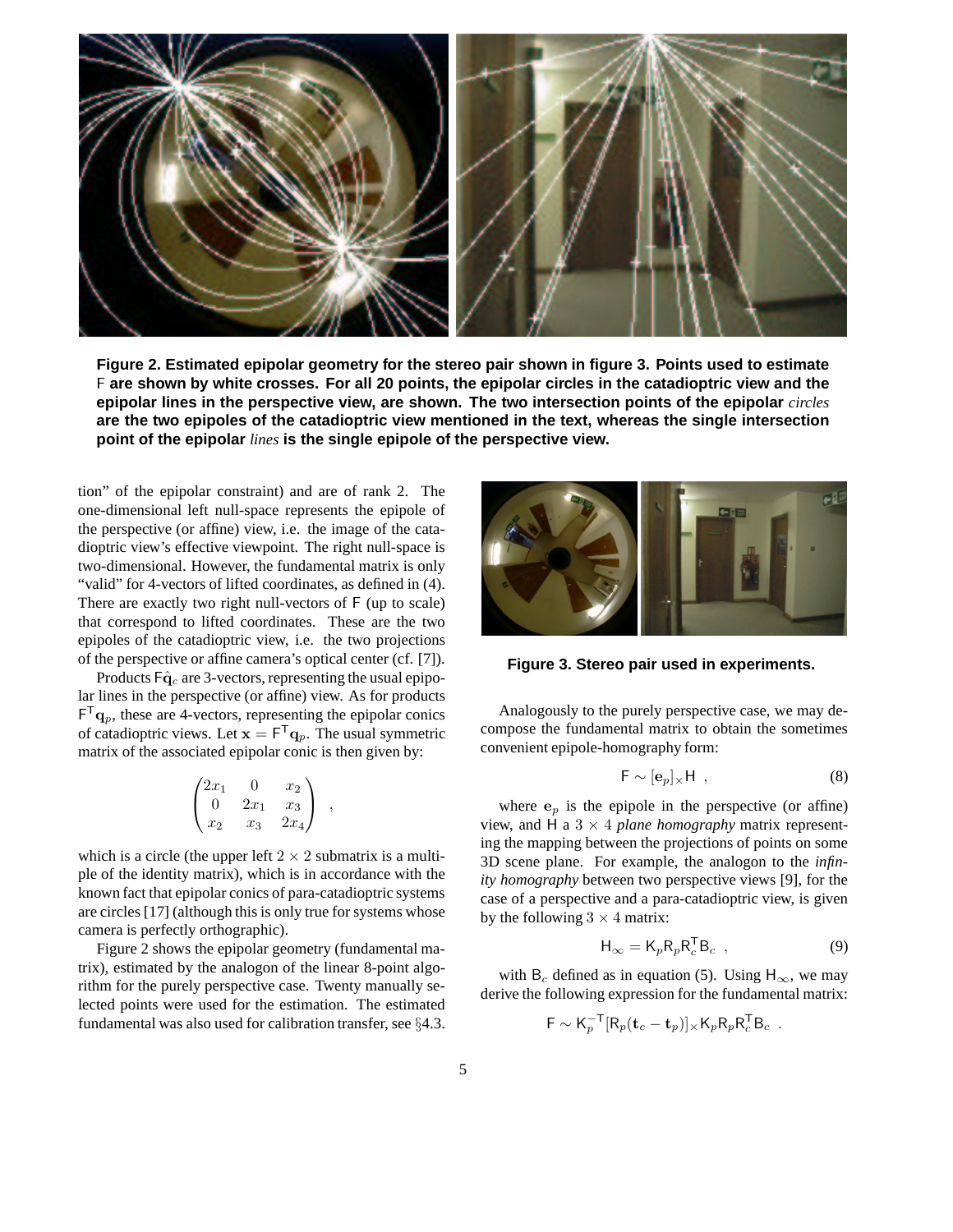Concerning the above *plane homographies* H, they can be derived for all 3D scene planes Π: let  $\hat{q}_c$  be the projection of any point on Π, then  $\mathbf{q}_p \sim \mathsf{H}\hat{\mathbf{q}}_c$  is the projection of the same point in the perspective view, where H is a  $3 \times 4$  matrix. Note however that there is an important difference to the purely perspective case. A plane homography, as given above, is only defined in one direction: the mapping of an image point in the para-catadioptric view, via the scene plane, and then onto the perspective view, is unique, whereas the reverse direction isn't. Indeed, the mapping of an image point in the perspective view, onto a scene plane, *is* unique, however the projection into the catadioptric camera, leads to two (theoretically possible) image points. It is possible to exclude the image point that is physically not possible, but the projection equation is still not linear in general, which prevents forming an homography matrix as for the other direction.

In section 4, we examine further properties of fundamental matrices and plane homographies and show their application for calibration.

#### **3.4. Multifocal Constraints**

**Three views.** Let us first consider the case of three views, with any mixture of camera types. The joint matrix M is of size  $9 \times 7$  in this case. Its rank-deficiency implies that the determinants of all minors of size 7 vanish. In other words, the determinant of a submatrix of M, obtained by choosing any 7 rows, must be equal to zero. Since to each of the three views, three rows of M are associated, only the following two possibilities of choosing 7 rows exist:

(a) 
$$
3-3-1
$$
  
(b)  $3-2-2$ 

where the figures refer to the number of rows chosen per one view. In case (a), it can be shown that the coordinates of the point in the view with a single contributed row, can be factored out from the resulting equation, and that we simply obtain the above bifocal relation for the two views with three contributed rows.

As for case (b), this gives rise to trilinear equations, which can be encoded via trifocal tensors. We identify tensors of size  $4 \times 4 \times 4$  for the case of three para-catadioptric views, of size  $4 \times 3 \times 3$  for a combination of one paracatadioptric and two perspective views, and so forth. Studying the properties of these tensors in more detail is beyond the scope of this paper though. As for trifocal tensors between triplets of cameras of the same type, the perspective case has been treated e.g. in [15] and the affine case in [18]. To our knowledge, no existing publication deals with the trifocal tensor for three para-catadioptric views or for the mixed configurations considered here.

**Four views.** In this case, the joint matrix is of size  $12 \times$ 8. Its rank-deficiency implies that the determinants of all minors of size 8 vanish. Analogously to the three-view case, we consider the different possibilities of choosing 8 rows of the joint matrix and their distribution among the four views:

| (a) $3 - 3 - 2 - 0$ |
|---------------------|
| (b) $3 - 3 - 1 - 1$ |
| (c) $3 - 2 - 2 - 1$ |
| (d) $2 - 2 - 2 - 2$ |

Case (a) leads to trivial equations (always zero). Cases (b) and (c) lead to bifocal and trifocal relations respectively, whereas case (d) gives quadrifocal relations. Quadrifocal tensors for perspective views are dealt with e.g. in [8, 16].

**More than four views.** With five views, the joint matrix is of size  $15 \times 9$ . Obviously, there is no minor of size 9 that contains at least two rows per image. Hence, there are no multi-linear matching constraints between five views (or more), that can not be represented using bifocal, trifocal or quadrifocal ones. The same holds for the purely perspective case of course.

## **4. Calibration using Fundamental Matrices and Plane Homographies**

#### **4.1. Self-Calibration from Plane Homographies**

Let H be the  $3 \times 4$  homography between a catadioptric and a perspective view, associated with a 3D plane. It can be shown (proof omitted due to lack of space) that the nullvector of any such plane homography is:

$$
\begin{pmatrix} r^2 + x_0^2 + y_0^2 \\ x_0 \\ y_0 \\ 1 \end{pmatrix} . \tag{10}
$$

Hence, self-calibration of the para-catadioptric camera is possible from a single plane homography, defined with respect to a perspective camera, by computing its null-vector and extracting the three intrinsic parameters  $r, x_0$  and  $y_0$ from it in a straightforward manner.

This might also be explained intuitively as follows. A para-catadioptric camera can be calibrated by identifying line images (circles in the image plane, that constitute images of 3D lines). If we know a plane homography with respect to a perspective view, we may virtually create all possible lines images, by mapping all lines of the perspective view via the homography, to the catadioptric view. Calibration could then be done as e.g. shown in [6], or, better, via the above solution using H's null-vector.

This self-calibration approach was tested using the image pair of section 3. Seven manually selected points lying on the wall in the background of the right hand part of figure 3, were used to estimate the associated plane homography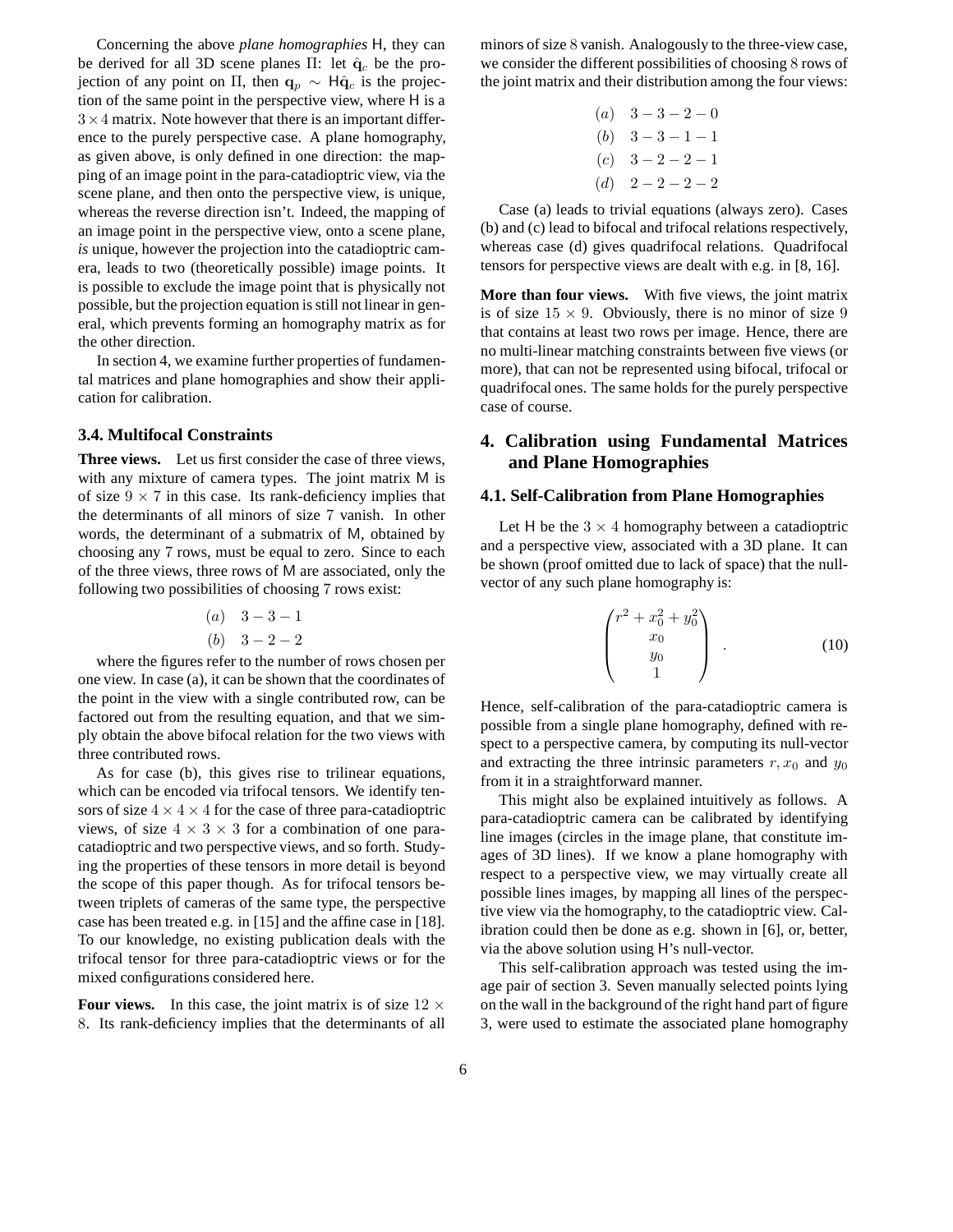H, using a straightforward linear algorithm. The catadioptric view's intrinsic parameters, extracted from H, were 2%  $(x_0)$ ,  $0.6\%$   $(y_0)$  respectively  $5\%$   $(r)$  off the ground truth values, obtained as the center of the circle circumscribing the image  $(x_0, y_0)$  or via constructor-provided values  $(r)$ .

#### **4.2. Self-Calibration from Fundamental Matrices**

It has been shown in [7], that the vector given in (10) is a null-vector of any fundamental matrix that a paracatadioptric camera shares with another camera of the same type. Hence, fundamental matrices between catadioptric cameras are useful for self-calibration [7, 10].

This observation can be generalized to self-calibration from fundamental matrices between a para-catadioptric view and e.g. a perspective one: the above vector can actually be identified as the single null-vector (up to scale) of the  $3 \times 4$  backprojection matrix  $B_c$  defined in equation (5). Since  $F \sim [\mathbf{e}_p] \times K_p R_p R_c^T B_c$  (cf. equations (8) and (9)), it follows that the null-vector of  $B<sub>c</sub>$  is also in the null-space of any fundamental matrix F. Hence, given several fundamental matrices, the null-vector of  $B<sub>c</sub>$  can be found by "intersecting" all their right null-spaces, and intrinsic parameters can then be extracted from it.

#### **4.3. CalibrationTransfer by Fundamental Matrices**

Consider the surveillance scenario sketched in the introduction. A typical configuration might consist of one static catadioptric camera, which in addition can usually be assumed to be pre-calibrated, and one or several traditional cameras, perspective or affine. It might be useful to estimate the position of a perspective camera, relative to the catadioptric one. Another task might be to calibrate the perspective camera (e.g. after zooming or focusing), using the fundamental matrix and the available calibration of the catadioptric camera, which is what we call *calibration transfer*.

The analogous task for two perspective cameras has been developed in [21]. The development for the mixed perspective-catadioptric case, is similar. Concretely, given a fully calibrated catadioptric view, a perspective view that is calibrated besides the unknown focal length, and the fundamental matrix between the two, a closed-form solution for the focal length, in terms of the SVD (singular value decomposition) of the fundamental matrix, is possible. We very briefly outline the algorithm (derivations are based on an analogon to the classical Kruppa equations for perspective cameras [22]).

Let F be the  $3 \times 4$  fundamental matrix between a catadioptric camera and a perspective one. We assume that the catadioptric camera is calibrated, so we know e.g. its backprojection matrix  $B<sub>c</sub>$ . As for the perspective camera, we know all its intrinsic parameters, besides the focal length. Let its calibration matrix  $K_p$  be decomposed in its known part  $K_k$  and a diagonal matrix with the unknown focal

length:

$$
\mathsf{K}_p = \mathsf{K}_k \operatorname{diag}(f, f, 1) \enspace .
$$

1. Compute a "semi-calibrated" fundamental matrix:

$$
\mathsf{G}\sim \mathsf{K}_k^{\mathsf{T}}\mathrel{\mathsf{F}} \mathsf{B}_c^+
$$

,

where  $\mathsf{B}^+_c$  is the Moore-Penrose pseudo-inverse. It can be shown that G is of the form:

$$
G \sim diag(1,1,f) [t] \times R ,
$$

for a rotation matrix R. From this form, the following steps can be derived (cf. [21]).

2. Compute the SVD of G (remember that it is of rank 2):

$$
G = U diag(r, s, 0) VT.
$$

3. The focal length can be computed by the following closed-form solution:

$$
f = \sqrt{\frac{s^2 u_{32}^2 - r^2 u_{31}^2}{r^2 (u_{11}^2 + u_{21}^2) - s^2 (u_{12}^2 + u_{22}^2)}}.
$$

The algorithm was applied using the fundamental matrix estimated for the stereo pair shown in §3. The estimated focal length for the perspective camera was about 8% off the ground truth, which is reasonable, considered that no nonlinear optimization was performed and that the points were specified with an accuracy of probably less than a pixel.

#### **5. Conclusion and Perspectives**

We have shown that it is possible to obtain multi-linear matching constraints, especially fundamental matrices and trifocal tensors, for any mixed configuration of perspective, affine or para-catadioptric cameras. Our approach unifies the development of the previously known multifocal tensors for pairs or triplets of cameras of the same type, and substantially generalizes the concept in that it allows a transparent combination of cameras of different types.

We are only partly satisfied, since our basic goal is to get a complete generalization that encompasses *all* central catadioptric systems. We have already established (not shown here) the existence of a  $3 \times 6$  fundamental matrix between a perspective or affine view, and a general central catadioptric view, which however only "works in one direction" (there is a linear mapping from points in the perspective view to the corresponding epipolar conic in the catadioptric view; the reverse however is not available yet). Thus, we currently do not know if a complete generalization of our approach (in the multi-linear framework), is possible.

In this paper, we have also outlined the possibility of self-calibration and calibration transfer using "mixed fundamental matrices" and "mixed plane homographies".